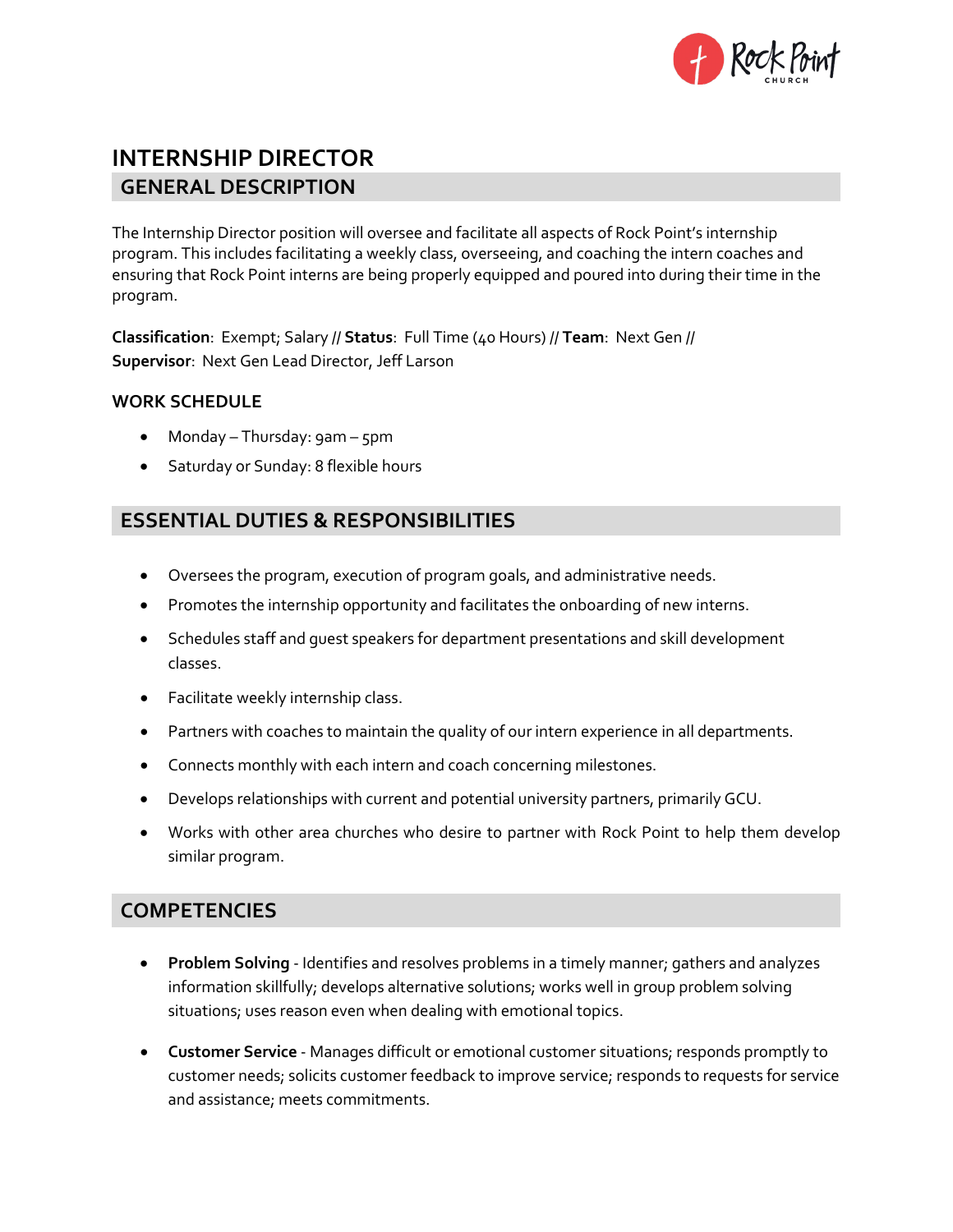

- **Interpersonal Skills** Focuses on solving conflict, not blaming; maintains confidentiality; listens to others without interrupting; keeps emotions under control; remains open to others' ideas and tries new things.
- **Oral Communication** Speaks clearly and persuasively in positive or negative situations; listens and gets clarification; responds well to questions; participates in meetings.
- **Teamwork** Balances team and individual responsibilities; exhibits objectively and openness to others' views; gives and welcomes feedback; contributes to building a positive team spirit; puts success of team above own interests; able to build morale and group commitments to goals and objectives; supports everyone's efforts to succeed.
- **Change Management** Develops workable implementation plans; communicates changes effectively; builds commitment and overcomes resistance; prepares and supports those affected by change.
- **Ethics** Treats people with respect; inspires the trust of others; works with integrity and ethically.
- **Diversity** Shows respect and sensitivity for cultural differences; promotes a harassment-free environment.
- **Organizational Support** Follows policies and procedures; completes administrative tasks correctly and on time; supports church's goals and values.
- **Judgment** Displays willingness to make decisions; exhibits sound and accurate judgment; supports and explains reasoning for decisions; includes appropriate people in decision-making process; makes timely decisions.
- **Quality** Demonstrates accuracy and thoroughness; looks for ways to improve and promote quality; applies feedback to improve performance; monitors own work to ensure quality.
- **Safety & Security** Observes safety and security procedures; determines appropriate action beyond guidelines; reports potentially unsafe conditions.
- **Attendance & Punctuality** Consistently is at work and arrives on time; ensures work responsibilities are covered when absent; arrives at meetings and appointments on time.
- **Dependability** Follows instructions; responds to management direction; takes responsibility for own actions.
- **Initiative** Asks for and offers help when needed. Undertakes self-development activities.